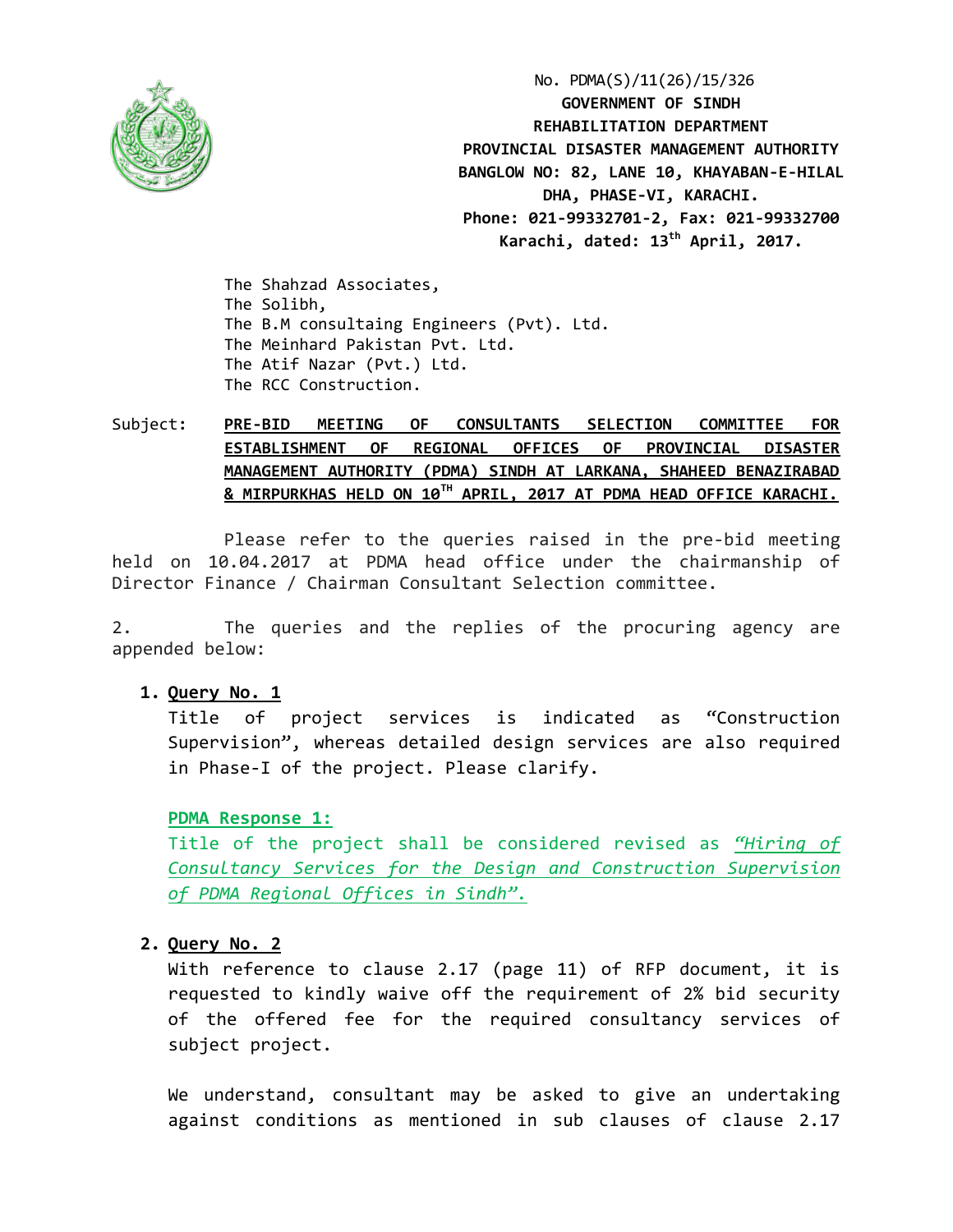with the validity of fee offer for 90 days. Successful consultant then upon signing of contract should submit 5% performance security as guarantee for the accomplishment of required tasks as defined for the consultancy services.

### **PDMA Response 2:**

The query has been discussed in detail, and has been decided to keep the percentage of bid security as 2% for the consultancy services of the project.

## **3. Query No. 3**

Ref clause 2.28 (page 15) of RFP document, fee structure for design and supervision stage should be separated and so as the payment schedule for each phase and also duration of construction supervision period should be indicated by PDMA so that all participants follow the same duration to have a competitive bid on same grounds.

#### **PDMA Response 3:**

Although milestones of fee for design and supervision services was already segregated in original RFP, yet the table (Ref clause 2.28, page 15& Page 31) has been further revised and elaborated. Period for required construction supervision services has also been included in the revised table.

### **4. Query No. 4**

Scope of work includes overall project management also for this assignment. Please confirm.

#### **PDMA Response 4:**

Overall management shall be done by PDMA, where-as construction bids, and other relevant part of management to construction supervision shall remain the responsibility of consultant.

## **5. Query No. 5**

Please share the location plan of construction site.

#### **PDMA Response 5:**

The locations finalized for design and construction of PDMA offices at three different locations are:

1. Shaheed Benazirabad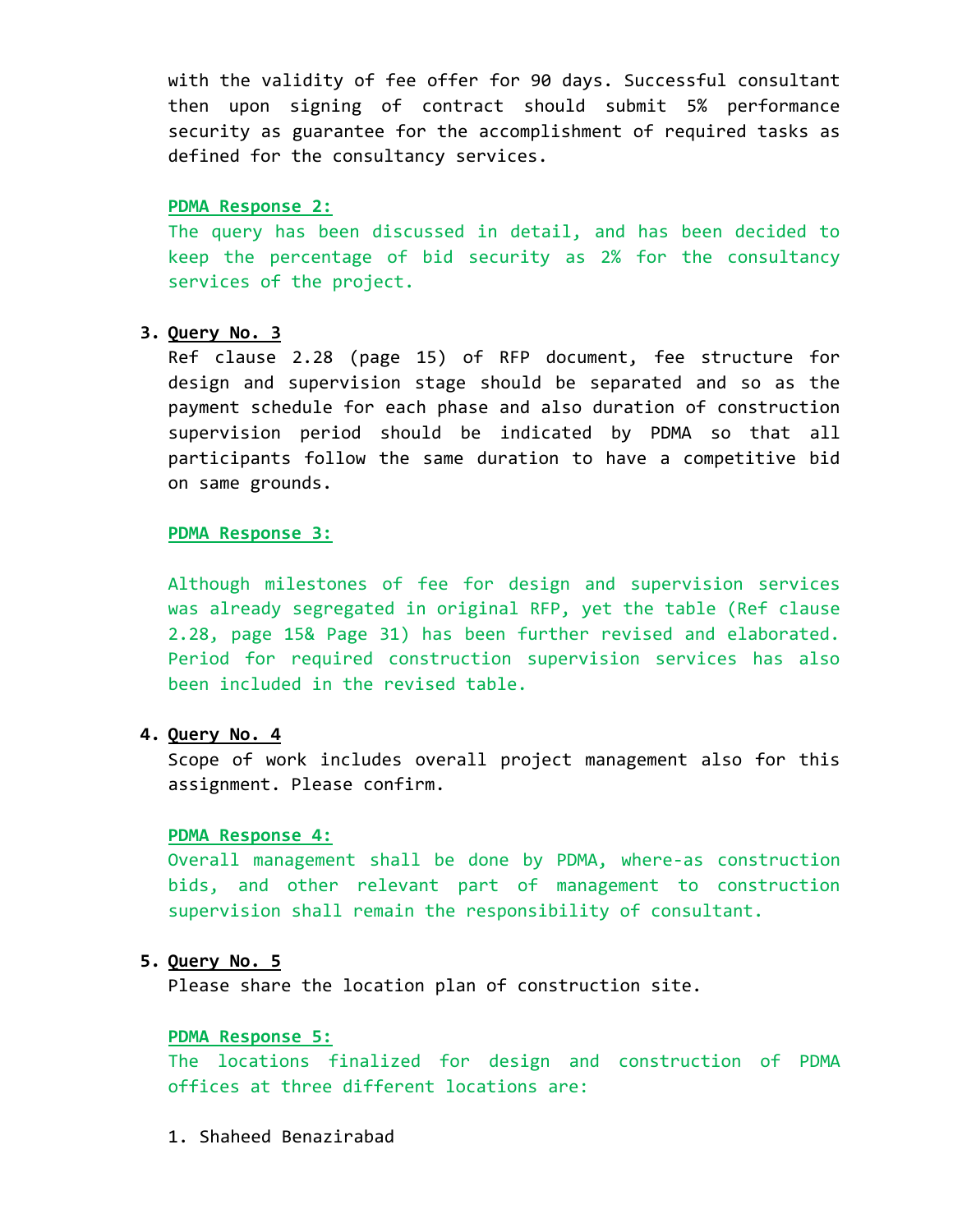(PDMA Division Headquarter) S. No. 116/3 to 6,85/13,14 (measuring 06-00 acres) dehChannibar Taluka Sakrand) (Warehouse Training Academy) S.NO. 116/11 to 14 (measuring 4- 00 acres) DehChhanbiar, Taluka Sakrand

2. Mirpurkhas

(Mirpurkhas) S. No. 233 & 234 out of total area 01-20 acres situated in Deh 110 TappaPirAzeem Shah, Taluka Hussain BuxMuree, Mirpurkhas Digri (Within City area near Sarfrazwah.Approx: 217,800 sq. Ft).

3. Larkana

(Nazar ThaririTapoAbra) 03-33 acres from Survey No. 663 (Nazar ThaririTapoAbra) 01-27 acres from Survey No. 668 (Nazar ThaririTapoAbra) 20,000 sq. ft Survey No. 260

# **6. Query No. 6**

Please confirm the applicable taxes i.e. Sales tax and income tax.

## **PDMA Response 6:**

Consultant shall be considered liable to all types of taxes that are applicable to his services on the project, by the government.

**7. Query No. 7**

The time for design phase may please by increased.

## **PDMA Response 7:**

The time for design phase has been reconsidered and is increased up-to 4 weeks in total. The same has been mentioned in revised updated shared table (Ref clause 2.28, page 15& Page 31).

## **8. Query No. 8**

Composition of supervisory staff to be revised.

## **PDMA Response 8:**

The composition of supervisory staff has been reconsidered and has been revised. Revised composition of supervisory staff shall be:

- 1. 1 x Resident Engineer for Whole project (1 for all three locations)
- 2. 3 x Assistant Resident Engineers for Whole project (1 for each location)